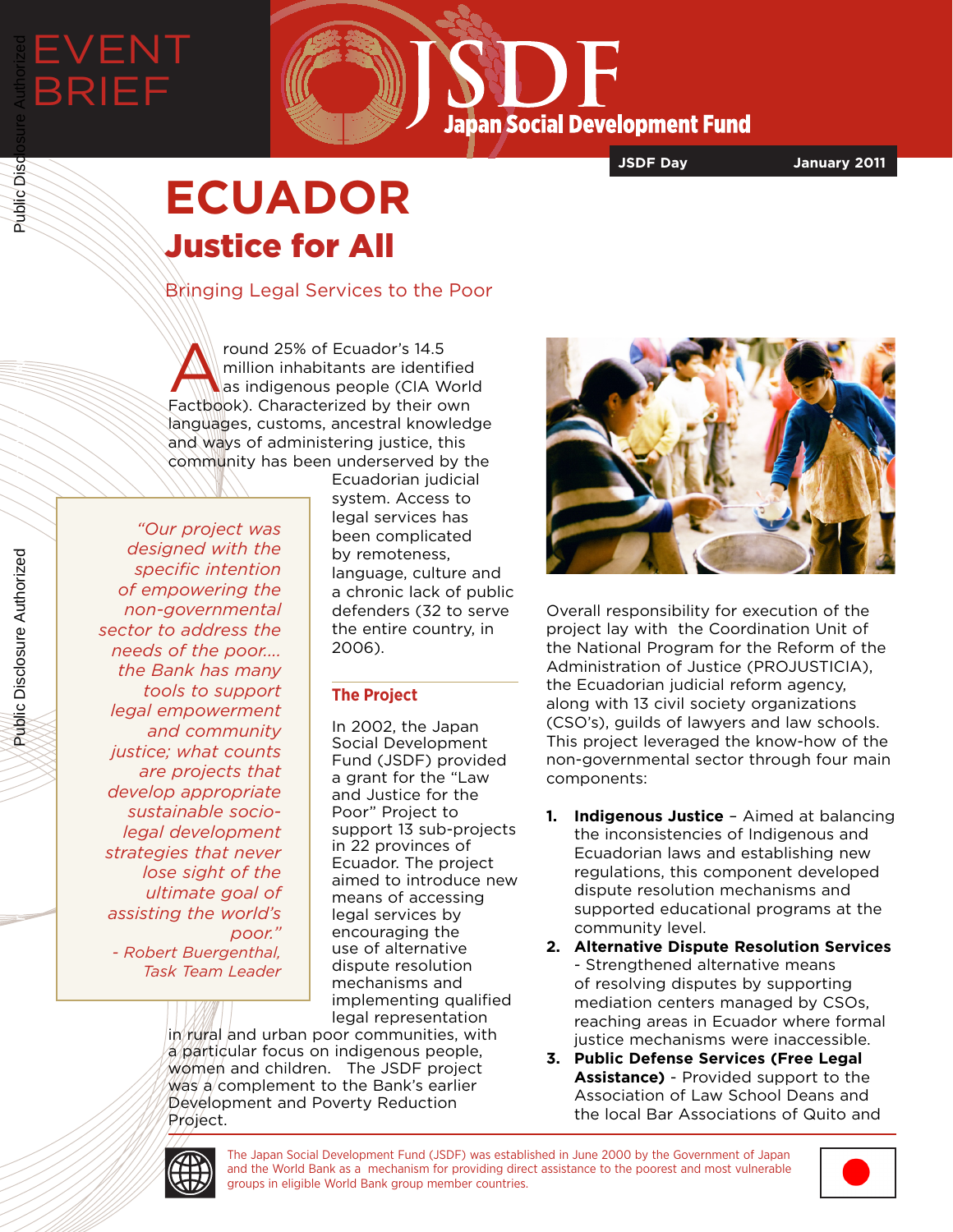Guayaquil to create an inter-institutional working group to establish public legal assistance and qualified legal representation for economically disadvantaged litigants, with an emphasis on women and children.

**4. Peace Culture** - Implemented training programs that targeted elementary schools in rural and urban areas to develop a culture of peaceful conflict resolution, including mediation programs and training of child and teacher mediators

#### **Results**

From the outset, the project was highly participatory and broad-based due to the involvement of Projusticia, as convener, and key actors such as lawyers, teachers, community leaders and well known and respected CSO's such as CEDECO (the Ecuadorian Center for Community Development), FLACSO (Latin-American Faculty of Social Science), CIDES (Rights and Society Center) and, Proderechos.

Although all project components were participatory and inclusive, several sub-projects deserve special mention:

**1. The Ecuadorian Center for Community Development (CEDECO)** organized 22 local consultation workshops focused on customary law practices. Over 730 community leaders from 139 communities across the Country

participated and the consultations produced publications and training manuals that represent the first comprehensive study on indigenous customary law (See Box 1 on the CEDECO subproject).

**2. The Rights and Society Center (CIDES)** subproject supported six workshops, several training courses and national and

> international seminars. These served as an open forum for knowledge exchange and the basis for a network among all mediators, negotiators, mediation centers and institutions. Collectively, these provided the foundation of a comprehensive national alternative dispute resolution mechanism and the subsequent creation of 12 new officially recognized Alternative Dispute Resolution Centers (ADRC) serving poor, rural areas with 159 trained and certified mediators.

#### **Project Data**

- Implementing Agency: *PROJUSTICIA*
- Grant (TF051227) Amount: *\$1.78 million*
- Implementation Period: *2002-2006*
- **3. Open space for a peace culture** Six CSO's implemented workshops, awareness campaigns and permanent capacity building opportunities over a two year cycle for both professors and children promoting interculturality, solidarity, mutual respect and peace.

The Iruq & Sisa Project is a good example. Workshops and training implemented by *Defensa de los Niños Internacional (DNI Ecuador)*, allowed children to develop social skills and assertive attitudes and stressed the need for mutual respect and peaceful coexistence. It covered 32 schools: 6 in Cañar province, 11 in Chimborazo, 8 in Esmeraldas and 7 in Pichincha. More than 3263 children and 216 professors participated in the capacity building sessions.

Bilingual pedagogical materials were produced in the Kichwa language and Spanish, to foster inclusion and mutual respect.

**4. Improving Public Defense -** The low numbers of public defenders available to serve the whole Country provided the rationale for one of the

most innovative aspects of the project. Volunteers were recruited from among lawyers of the Pichincha and Guayas Bar Association and collectively established a Public Defense Service.

With strong support from the legal community and the formal justice sector, a public defense training program was designed by the National Association of Law School Deans. This new national degree program was officially

recognized by the national authorities - CONESUP. A high school human rights diploma was also established. This capacity building has contributed to the staffing of two fully functional legal service centers with a core team of 150 private practitioners able to provide *pro bono* public defense services.

#### **Lessons Learned**

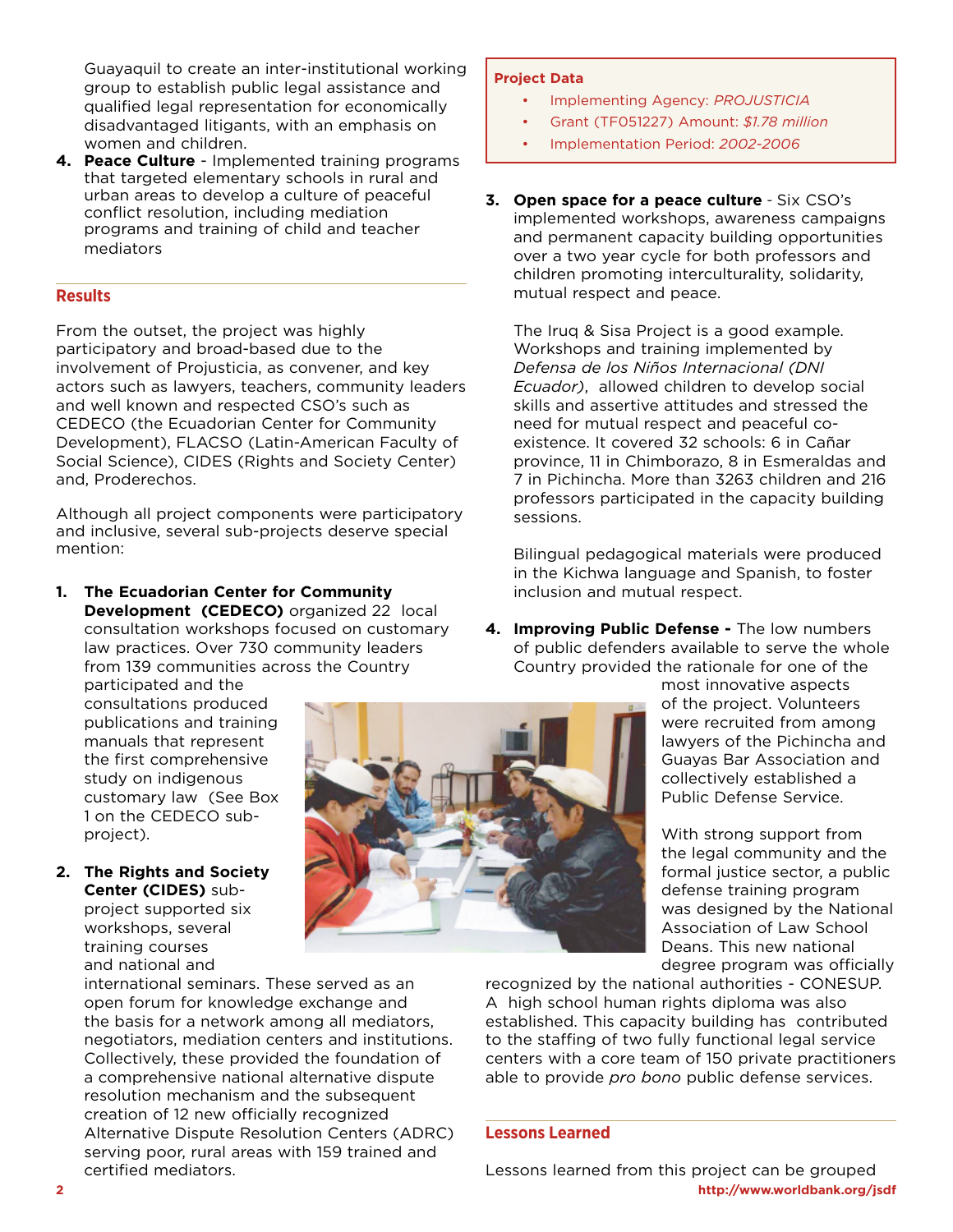

under three main headings: Sustainability, Empowerment and Social inclusion.

- **1.** Sustainability Sustainability was a crucial concern from project inception. To the extent possible, implementing CSOs were encouraged to develop sub-project designs that reflected the following:
	- *• The Role of National and Local Government*  - The involvement of Projusticia and interdisciplinary teams strengthened collaboration and led to cooperation agreements among the implementing CSO's. Local government was also involved in the creation of the ADRCs and guaranteed the availability of key facilities. On-going partnerships with private organizations (bar associations and non-governmental organizations) will also help sustain the results achieved under the project.
	- *• Working groups and interdisciplinary teams*  - The indigenous culture component worked through existing indigenous community centers to establish working groups comprised of local leaders which can be easily convened by each center to discuss issues of common concern. In the public defense services component, front-line services were enhanced by bringing together professionals from diverse backgrounds and skill profiles (e.g. psychologists, social workers, etc) who were able to address the emotional and social aspect of many cases, leaving the attorneys to focus their limited time on the legal aspects.
	- *• Partnerships*  The public defense services component was developed with each of the bar associations which had created formal public service centers. These agencies worked together to share knowledge and provide mutual support, both of which contributed to the success and sustainability of the project.
- *• Ongoing training programs on litigation and mediation* - Continuous training helped maintain interest and served as an incentive for the *pro bono* volunteers at the mediation centers.
- *• Adjustments to the funding scheme* Although the mediation centers' services were initially offered for free, it was later recognized that a standard fee was necessary to cover operating costs and ensure sustainability. These fees were tailored to reflect poverty rates in the different Provinces.
- **2. Empowerment** Access to justice is a key condition for the empowerment of poor people; as access to information is one of the relevant factors that make people build local organizational capacity. There are two main examples of participatory models:
	- *• Mediation centers* Communities and municipalities can co-exist and be an integral part of a participatory local development

#### **Box 1 - Reconciliation between the Formal Ecuadorian System and Customary Law**

CEDECO (*Centro Ecuatoriano para el desarrollo de la comunidad*) was one of the CSOs involved during the two years of the project.

This sub-project had a strong inclusive component that, on one hand, involved the indigenous population and gathered information on customary law practices in more than 100 communities in the mountains (sierra), coastal and eastern regions and on the other, trained 732 community leaders (64% men and 36% women) providing specialized information on fundamental rights, collective rights and mechanisms for alternative dispute resolution to members of those communities. This was essential for the creation of the thematic content of the book "Panorama of Ecuadorian Indigenous Law", now considered a key reference and basis for further research and discussion on the legal and multidisciplinary nature of indigenous law. These pedagogic materials facilitated the reconciliation between the formal and the customary law systems. Partnerships among various foundations and CSOs led to interesting ongoing alliances that helped the project achieve sustainablity. For instance, CEDECO established regular meetings with FLACSO, CIDE and Proderechos aimed at knowledge exchange. These regular meetings enriched the project and opened doord to a host of new possibilities.